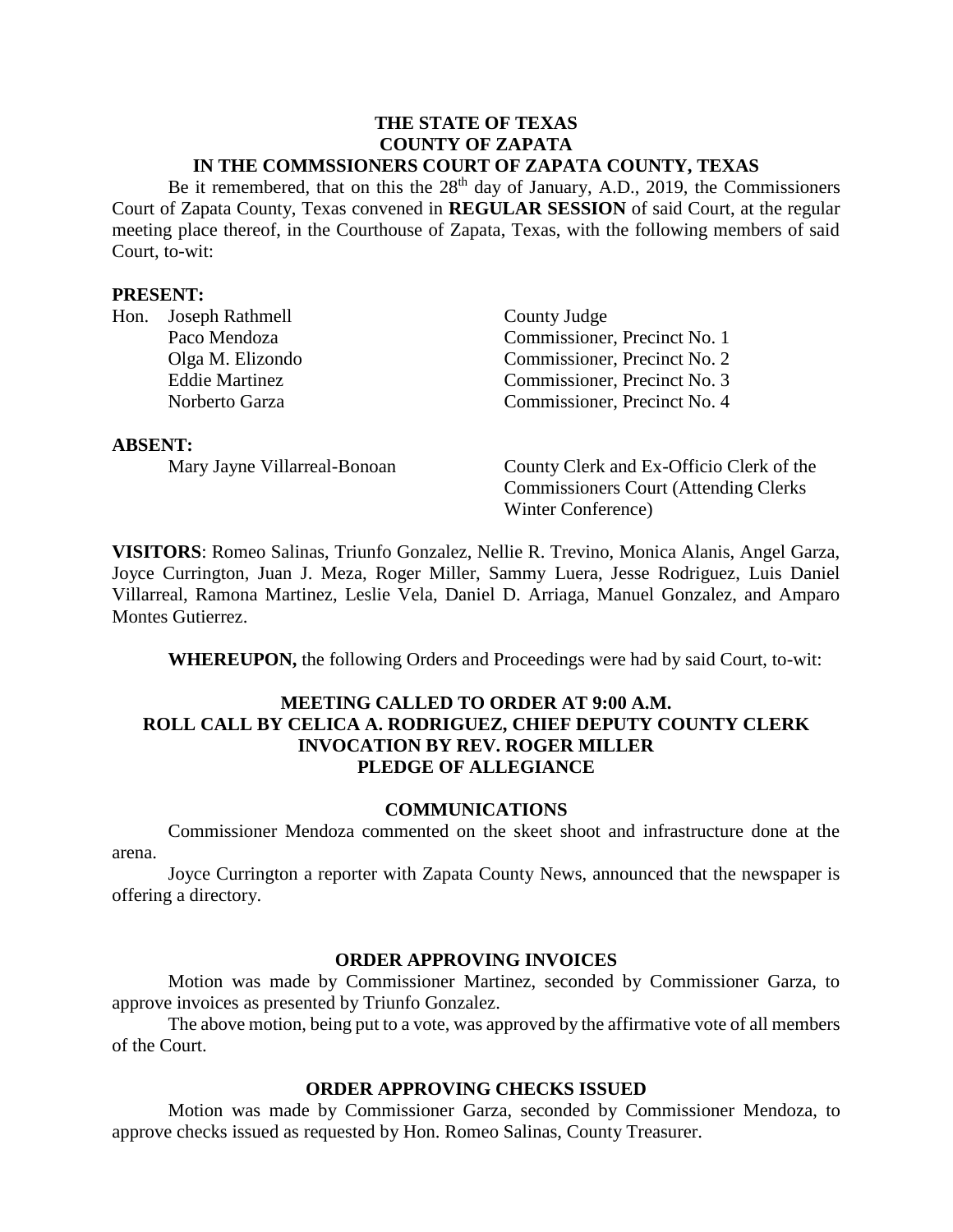The above motion, being put to a vote, was approved by the affirmative vote of all members of the Court.

## **REPORT ON BOYS AND GIRLS CLUB OF ZAPATA**

Leslie Vela gave a brief report on the Boys and Girls Club of Zapata. December's attendance was approximately 120 members with an average of 22 children per day. San Ygnacio's daily attendance is approximately 21 children.

## **TEXAS A&M AGRILIFE EXTENSION-ZAPATA 2018 YEAR IN REVIEW AND PRESENTATION**

Jesus Rodriguez, Extension Agent representing Texas A&M AgriLife Extension-Zapata, presented the court with the Texas A&M AgriLife Extension-Zapata 2018 Year in Review.

The highlights were educational programs, services and opportunities afforded to the people of Zapata County.

January: ZCISD elementary schools hosted pep rallies to kick off the Walk Across Texas Program. Over 1,100 students participated in all four elementary schools. The  $10<sup>th</sup>$  Annual Falcon Lake Prospect Show was held at the Oswaldo and Juanita Ramirez Exhibit Hall allowing 4-H members from Zapata and surrounding areas to exhibit livestock projects.

March: Healthy South Texas Youth Ambassadors provided a booth for National Nutrition Month at Zapata High School with information of hypertension and game day meals. Also, over 200 Zapata 4-H members participated in the County Fair. The livestock auction brought in over \$300,000 for our youth.

May: In collaboration with ZCISD, AgriLife Extension provided Dinner Tonight for the community at Zapata High School. The theme was 5 De Mayo and Chef David Medina demonstrated 3 traditional Mexican recipes that were sampled by some of the participants who attended.

June: The Walk Across Texas 8-week physical activity program kicked off.

July: Healthy South Texas Youth Ambassadors of Zapata received sponsorship from IBC Bank to attend the annual Healthy Texas Youth Summit in San Antonio, Texas.

August: Water well screening was offered to county residents. Wells were sampled for bacteria, salinity and suspended solids. Also, in collaboration with ZCISD Curriculum Department and ZCISD elementary schools, AgriLife Extension trained  $13 \, 2^{nd}$  grade elementary school teachers on the Learn, Grow, Eat & GO curriculum.

November: A backyard fruit tree workshop, Fruit Trees 101 was held for Zapata residents. Also, in collaboration with Zapata County a Dinner Tonight Healthy Cooking School was provided during the Zapata County Employee Holiday Luncheon.

December: Assisted Zapata North Elementary School 2<sup>nd</sup> grade teachers and students harvest from their school garden as part of the Learn, Grow, Eat & GO curriculum.

Mr. Rodriguez thanked Zapata County Commissioners Court for their support.

## **ORDER APPROVING AMENDMENT TO AMUSEMENT REDEMPTION MACHINE ORDINANCE TO REFLECT INCREASE IN PERMIT FEES FROM \$750.00 TO \$1,000.00 PER MACHINE PER YEAR**

Motion was made by Commissioner Martinez, seconded by Judge Rathmell, to approve an amendment to the Amusement Redemption Machine Ordinance to reflect an increase in the permit fees from the current \$750.00 per machine per year to \$1,000.00 per machine per year due June 1, 2019 as requested by Hon. Joe Rathmell, County Judge.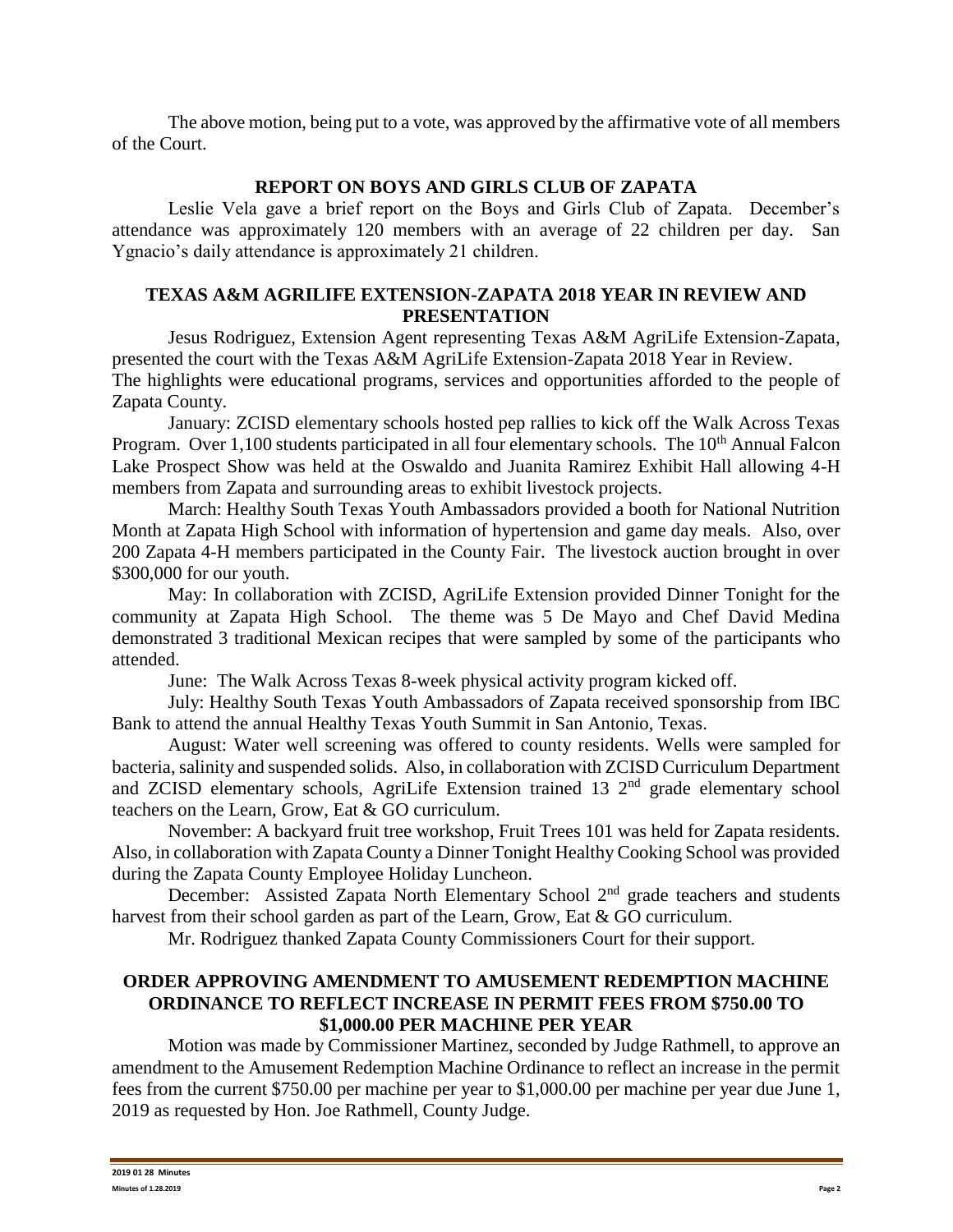The above motion, being put to a vote, was approved by the affirmative vote of all members of the Court.

# **ORDER APPROVING SERVICE AGREEMENT BETWEEN ZAPATA COUNTY AND COUNTY INFORMATION RESOURCE AGENCY (CIRA)**

Motion was made by Commissioner Martinez, seconded by Commissioner Garza, to approve a Service Agreement between Zapata County and the County Information Resource Agency (CIRA) for standard website hosting at \$800.00 per year as requested by Hon. Joe Rathmell, County Judge.

The above motion, being put to a vote, was approved by the affirmative vote of all members of the Court.

# **NO ACTION WAS TAKEN ON THE FOLLOWING ITEM**

13. To allow Zapata County Waterworks to suspend billing and to wave late fees for all furloughed federal government employees until U.S. Government shutdown ends as requested by Hon. Joe Rathmell, County Judge.

## **ORDER APPROVING CHANGES TO SHERIFF'S DEPARTMENT BUDGET**

Motion was made by Commissioner Garza, seconded by Commissioner Mendoza, to approve the following changes to the Sheriff's Department Budget (10-560) and (10-567)

- Civil Process/Patrol Fernando M. Hernandez, Jr. slot #18 to slot #6 salary has been set at \$38,662 per year.
- Captain Salvador A. Elizondo slot #16 to slot #8 salary has been set at \$41,519 per year.
- Investigator Adrian Lopez slot #28 to slot #11 salary has been set at \$35,165 per year.
- Deputy Sheriff Enrique Pena slot #27 to slot #13 salary has been set at \$31,773 per year.
- Deputy Sheriff Jose A. Montes slot #20 to slot #18 salary has been set at \$33,301 per year.
- Deputy Sheriff Leonel E. Guerra slot #25 to slot #28 salary has been set at \$34,078 per year.
- Deputy Sheriff Jose R. Martinez slot #29 to slot #25 salary has been set at 33,706 per year.
- Deputy Sheriff Luis A. Garcia slot #13 to slot #29 salary has been set at 32,463 per year.
- Sergeant Erika O. Martinez slot #6 to slot #16 salary has been set at \$39,519 per year.
- Detention Officer Jesus Hinojosa 10-567 slot #20 to 10-567 slot #15 salary set at \$24,869 per year.
- Salary from department 10-567 slot #1 \$39,519 per year move to department 10-560 slot #16.
- Salary from department 10-560 slot #16 \$40,230 per year move to department 10-567 slot #1 Lieutenant.

as requested by Sheriff Alonso Lopez, County Sheriff.

The above motion, being put to a vote, was approved by the affirmative vote of all members of the Court.

# **ORDER APPROVING PURCHASE AND INSTALLATION OF LOCK DOOR KIT FOR JUSTICE OF THE PEACE PRECINCT 1 OFFICE**

Motion was made by Commissioner Garza, seconded by Commissioner Mendoza, to approve the purchase and installation a security lock door kit for Justice of the Peace Pct. 1 Office. The amount of \$1,555.34 is to be paid from the Courthouse Security Fund as requested by Hon. Paco Mendoza, Commissioner Pct. 1.

The above motion, being put to a vote, was approved by the affirmative vote of all members of the Court.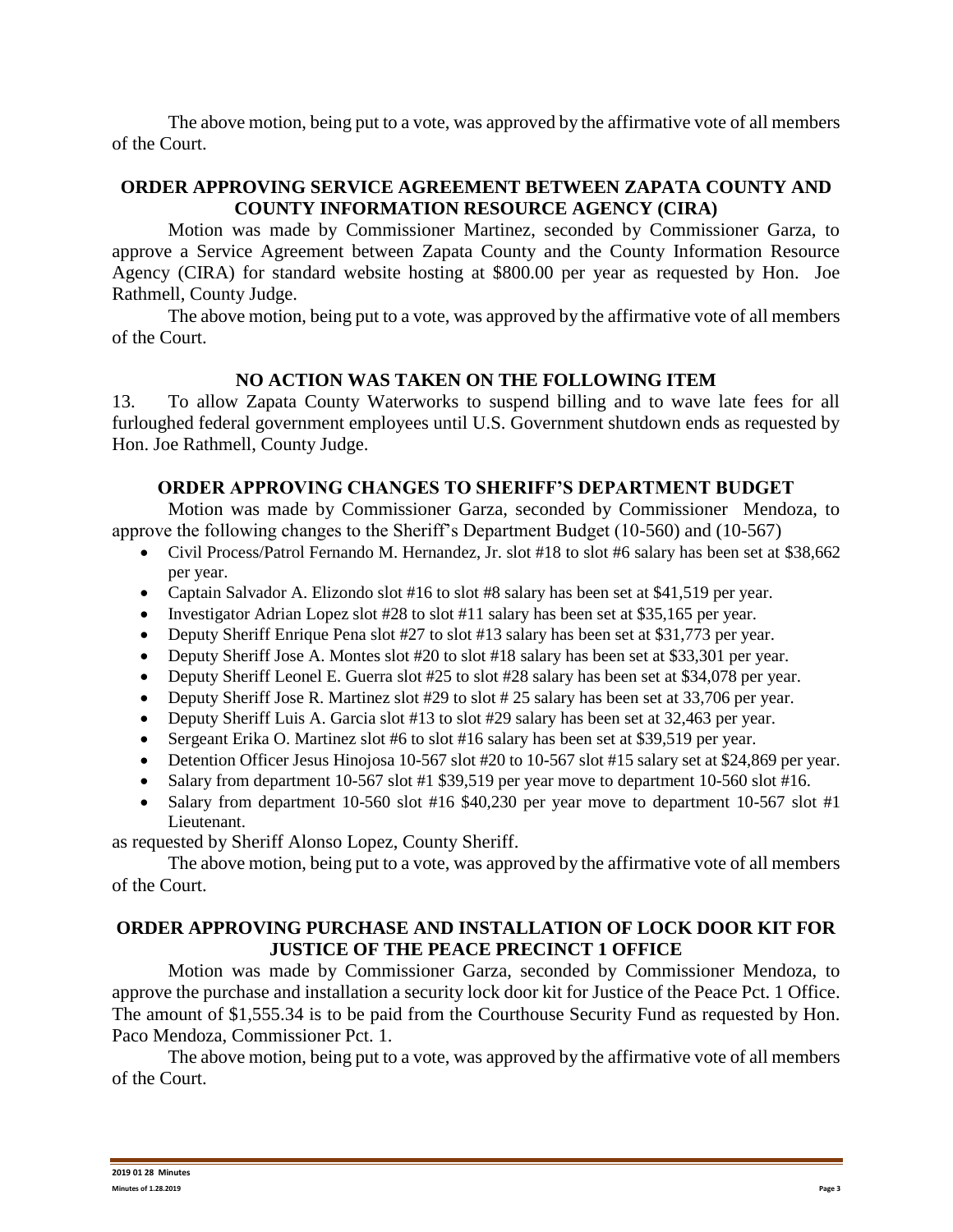#### **NO ACTION WAS TAKEN ON THE FOLLOWING ITEM**

To clarify the use of county crews and equipment within Zapata County cemeteries as requested by Hon. Olga M. Elizondo, Commissioner Pct. 2. Discussion: Cemeteries can be maintained, would need to form a crew specifically for that duty.

## **ORDER APPROVING ESTIMATE FOR REPAIRS TO SAN YGNACIO CIVIC CENTER**

Motion was made by Commissioner Mendoza, seconded by Commissioner Martinez, to approve an estimate in the amount of \$7,000 for repairs to the San Ygnacio Civic Center as requested by Hon. Olga M. Elizondo, Commissioner Pct. 2.

The above motion, being put to a vote, was approved by the affirmative vote of all members of the Court.

# **ORDER APPROVING INTERLOCAL AGREEMENT BETWEEN ZAPATA COUNTY AND ZAPATA COUNTY INDEPENDENT SCHOOL DISTRICT (ZCISD) FOR ASSESSMENT AND COLLECTION OF AD VALOREM TAXES**

Motion was made by Commissioner Martinez, seconded by Commissioner Garza, to approve an Interlocal Agreement between Zapata County and the Zapata County Independent School District (ZCISD) for the assessment and collection of ad valorem taxes as requested by Adriana C. Figueroa, Tax Assessor/Collector.

The above motion, being put to a vote, was approved by the affirmative vote of all members of the Court.

# **ORDER APPROVING REIMBURSEMENT TO ZAPATA COUNTY FOR REMOUNT OF AMBULANCE UNIT #127**

Motion was made by Commissioner Martinez, seconded by Commissioner Garza, to approve reimbursement to Zapata County on the remount of ambulance unit #127 in the amount of \$43,197.00, monies to come out of Tobacco Fund as requested by Triunfo Gonzalez, County Auditor.

The above motion, being put to a vote, was approved by the affirmative vote of all members of the Court.

# **ORDER APPROVING PURCHASE OF NEW DESK TOP COMPUTER**

Motion was made by Commissioner Mendoza, seconded by Commissioner Garza, to approve the purchase of a new desk top computer for the purchase price of \$1,215.65 from the Computer Fund as requested by Fire Chief J.J. Meza, Fire Department.

The above motion, being put to a vote, was approved by the affirmative vote of all members of the Court.

## **ORDER APPROVING MANDATORY WEBINAR FOR ALL ELECTED OFFICIALS, SUPERVISORS AND CREW LEADERS AND REPORT ON WORKER'S COMPENSATION CLAIMS FOR 2017-2018**

Motion was made by Commissioner Martinez, seconded by Commissioner Mendoza, to approve a mandatory webinar on Wednesday at 2:00 p.m. for all elected officials, supervisors and crew leaders. Personnel Director Nellie R. Treviño, reported that Worker's Compensation claims are reported late by elected officials, supervisors and crew leaders.

The above motion, being put to a vote, was approved by the affirmative vote of all members of the Court.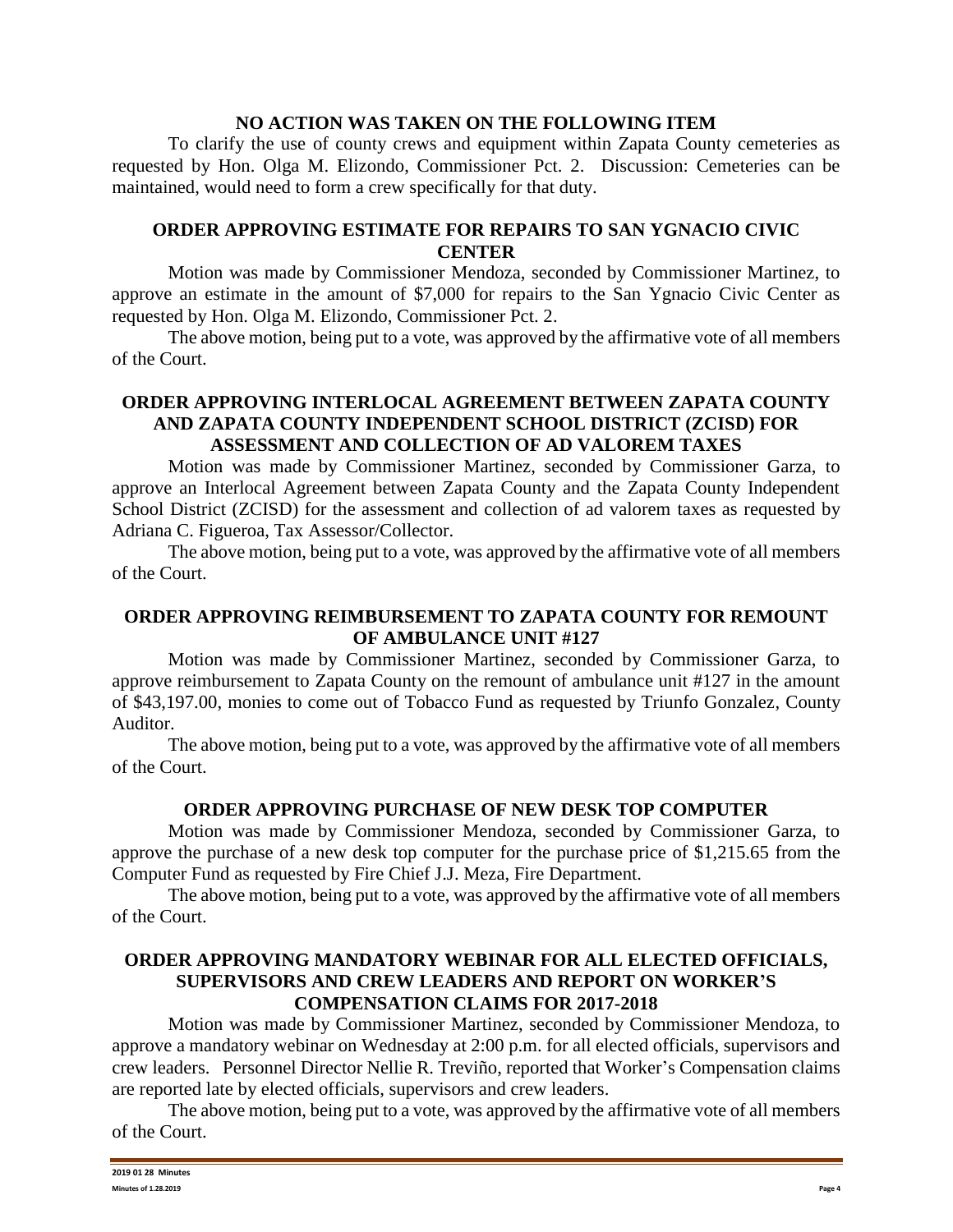## **ORDER APPROVING PURCHASE OF COMPACTOR FOR SAN YGNACIO LANDFILL**

Motion was made by Commissioner Garza, seconded by Commissioner Mendoza, to approve to rent compactor for the San Ygnacio landfill, for no more than \$10,000 for 1 month as requested by Guillermo Saenz, Environmental Department. Two bids were received, as follows: Holtz Cat \$550,941.43 and Bo-Mag for \$443,630.40, action will be taken at a late date.

The above motion, being put to a vote, was approved by the affirmative vote of all members of the Court.

### **ORDER APPROVING PAYMENT OF INVOICES AND REVIEW STATUS FOR GOLF COURSE SEWER LINE PROJECT**

Motion was made by Commissioner Garza, seconded by Commissioner Mendoza, to approve payment of invoice in the amount of \$7,250 payable to Guzman Backhoe Services and invoice in the amount of \$12,781.60 payable to Premier Engineering to be paid out of Royalty Fund for Golf Course Sewer Line as requested by Manuel Gonzalez, Premier Engineering. Approximately 308 linear feet (at \$12.95 per foot) of line were installed.

The above motion, being put to a vote, was approved by the affirmative vote of all members of the Court.

# **ORDER APPROVING RETAINAGE FEE FOR SAN YGNACIO WATER TANK REPLACEMENT PROJECT AND STATUS REPORT**

Motion was made by Commissioner Mendoza, seconded by Commissioner Garza, to approve retainage fee in the amount of \$3,499.00 for San Ygnacio Water Tank Replacement Project as requested by Manuel Gonzalez, Premier Engineering. Project is 100% complete.

The above motion, being put to a vote, was approved by the affirmative vote of all members of the Court.

### **ORDER APPROVING CHANGES TO PAVING STREET IMPROVEMENTS**

Motion was made by Commissioner Garza, seconded by Commissioner Mendoza, to approve addition of Falcon Lane to paving street improvements and status review as requested by Manuel Gonzalez, Premier Engineering. TxDot is assisting the county via County Assistance Program.

The above motion, being put to a vote, was approved by the affirmative vote of all members of the Court.

### **ORDER APPROVING INSTALLATION OF STREET LIGHT**

Motion was made by Commissioner Garza, seconded by Commissioner Mendoza, to approve installation of street light at the following location:

a. 2102 Carla Street

as requested by Hon. Olga M. Elizondo, Commissioner Pct. 2.

The above motion, being put to a vote, was approved by the affirmative vote of all members of the Court.

# **MOTION WAS MADE BY COMMISSIONER GARZA, SECONDED BY COMMISSIONER MENDOZA, TO ENTER INTO EXECUTIVE SESSION**